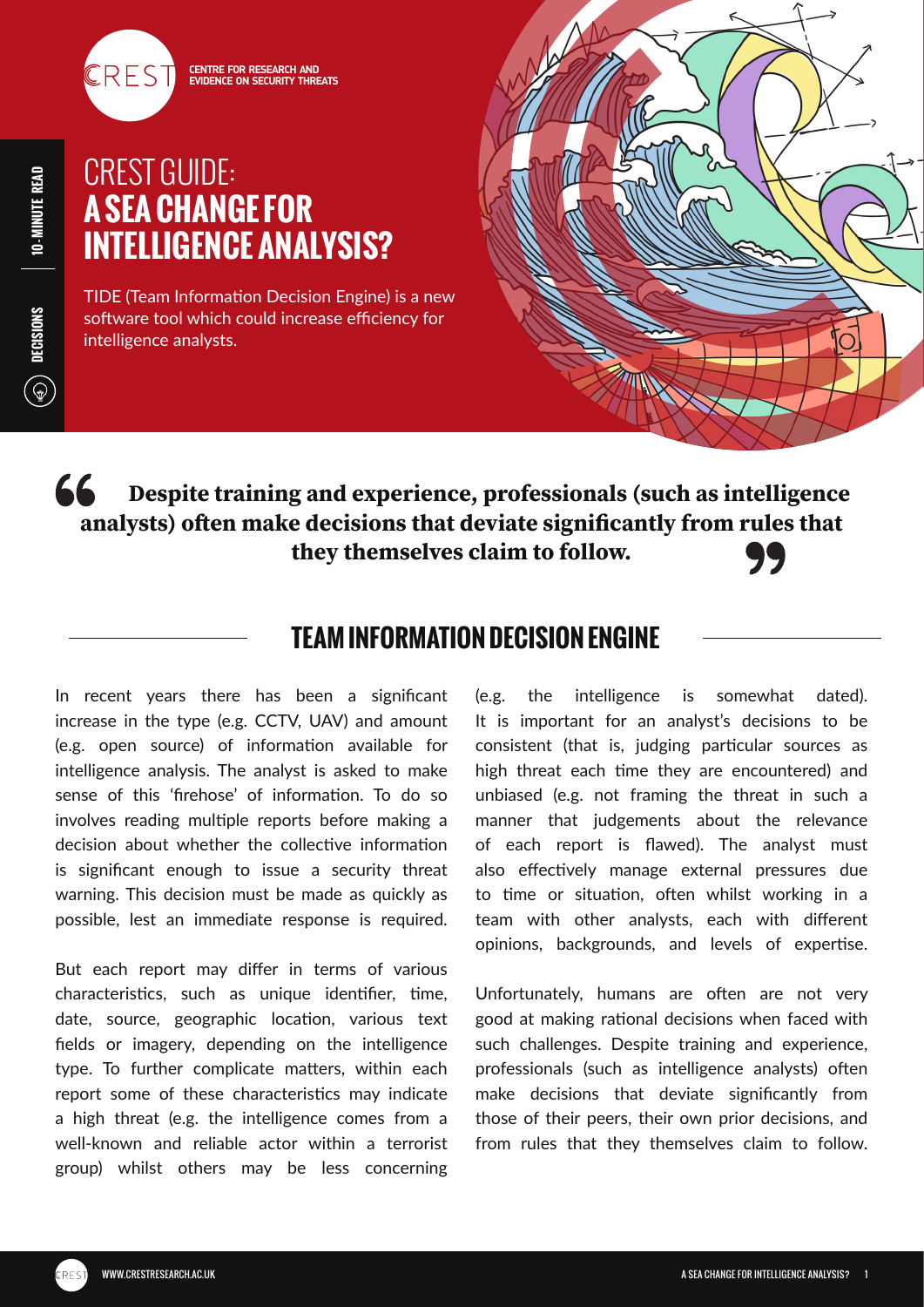Errors arise primarily from noise and bias. Noise is change in judgements over time due to random factors; bias is making judgements that deviate consistently from accuracy due to cognitive processes and social environments, such as cognitive shortcuts, the demands of management and policymakers, and levels of stress and fatigue.

The potential impact of noise and bias in the intelligence context is to reduce the effectiveness of security and counter-terrorism resources (e.g. mistakenly deploying against the wrong target), damage the reputation of intelligence analysis as a field (e.g. failing to identify a terrorist threat) and, in the worst case, result in an increased likelihood of criminal and terrorist activities.

Automated decision tools can assist an analyst by providing the support necessary to make decisions that are more consistent and less biased. In addition, software tools are immune to the human stressors of the job. The tool described here, TIDE (Team Information Decision Engine), was shown to increase the effectiveness and efficiency of the individual analyst, as well as to improve group decision-making.

In addition to improving on-the-job decision-making, the software may be useful for analyst training and the development of intelligence processing standards.

# **HOW IT WORKS**

The innovation described here was to embed a cognitive science-based decision-making algorithm, the Dominance-based Rough Set Approach (DRSA), within a tool developed previously under a Ministry of Defence (MOD) innovation competition in 2016.

The modification enabled an intelligence analyst's interests and behaviour to be captured by:

- Deducing relevant analyst insights from a subset of intelligence reports that could be applied to predict the relevance of unseen intelligence reports.
- Applying an innovative aggregation procedure to incorporate a group decision-taking facility into the tool to make it more relevant to an actual intelligence analysis team.

Given a set of intelligence reports it is assumed that each report contains a number of attributes, as shown in Figure 1 (in this case, a Signals Intelligence [SIGINT]) report, which primarily is intercepted communications of some sort). The analyst reads documents and scores them for interest. TIDE then generates rules which describe what attributes about a report make it interesting. The software processes all the reports based on those rules and ranks them

| OTG: 01 0605<br>PLATFORM: LEWT 4<br>FREQ: 147.955<br>$TO:$ UIM $\longrightarrow$<br>FROM: BIG BIRD<br>$LOC: 34548934 -$ | $\longrightarrow$ To/From (UIM/F = unidentified Male/Female)                       |
|-------------------------------------------------------------------------------------------------------------------------|------------------------------------------------------------------------------------|
|                                                                                                                         |                                                                                    |
| UIN                                                                                                                     | BIG BIRD, ARE YOU THERE YET?                                                       |
| BIG BIRD                                                                                                                | YES I AM.                                                                          |
| UIM                                                                                                                     | OK, GREAT. DON'T FORGET TO USE THE RHINO LIKE I TRAINED YOU.                       |
| BIG BIRD                                                                                                                | I WILL. IF IT DOES AS MUCH DAMAGE WE'LL ALL BE VERY HAPPY.                         |
| UIM                                                                                                                     | HA GOOD LUCK BOB, MY FRIEND. OUT                                                   |
| OP COMMENT:                                                                                                             | BIG BIRD IS POSIBLE CODENAME FOR BOB. RHINO IS POSSIBLKE COVER TERM<br>FOR WEAPON. |

*Figure 1 – An example of a SIGINT report*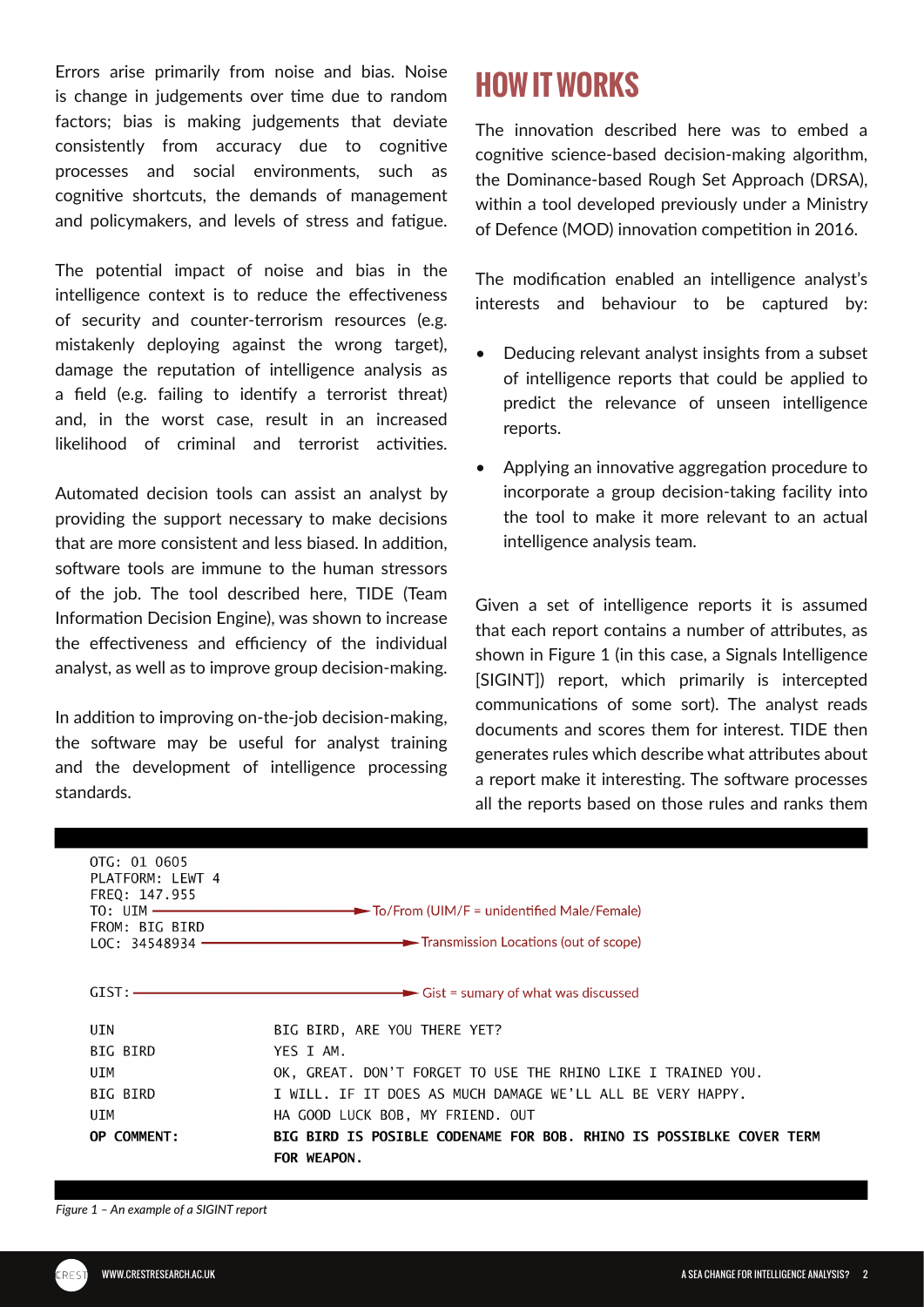in terms of whether a report contained more or less of these attributes.

A summary table is generated that shows the 'judgement' made by the software tool regarding the predicted risk level of each report. This table, an example of which is shown in Figure 2, describes

| 133, 335 MHz<br>153.335 MHz<br>152-855 MHz | 017030<br>O1 T0908<br>Of THIGH | $\Box$<br>$\Box$ | *****<br>***** |
|--------------------------------------------|--------------------------------|------------------|----------------|
|                                            |                                |                  |                |
|                                            |                                |                  |                |
|                                            |                                | $\Box$           | ◎查查查查          |
| 153.325 Mills                              | 04 T1238                       | $\Box$           | ◎ ★ ★ ★ ★      |
| 153.325 MHz                                | 01 T1658                       | $\Box$           | $0 + + + +$    |
| 156.825 MHz                                | O2 THIOD                       | $\Box$           | *****          |
| 156.835 MHz                                | <b>G2 TVI30</b>                | $\Box$           | *****          |
| LC 830 MHz                                 | O2 19908                       | o                | $0 + + + +$    |
| TR4.339 MHz                                | O1 10624                       | $\Box$           | ◎查查查☆          |
| TR4.335 MHz                                | DI TIONA                       | $\Omega$         | ◎ ★ ★ ★ ☆      |
| 0.000 8942                                 | 0270521                        | $\Box$           | ◎查查立立          |
| 147,855 MHz                                | 01 72119                       | $\overline{u}$   | <b>● 空空空空</b>  |
| 147.955 MHz                                | On Todes                       | $\Box$           | <b>O</b> 空空空官  |
| 147.955 MHz                                | O1 78602                       | $\Box$           | ●女女女女          |
| 147,955 MHz                                | 017804                         | $\Box$           | ● 女女女女         |
|                                            | 147,955 MHz                    | 04 78005         | $\circ$        |

*Figure 2 – An example report window*

a series of reports, which are then available to the analyst to help them decide whether or not to read any individual report.

Predictions are made on the basis of aggregate ratings for each attribute across all reports. Reports with higher scores thus can be prioritised by the analyst, and those with lower scores might purposefully not be read at all. The software is biased towards false positives, such that errors are more likely to be in the direction of predicting higher interest level so that potentially critical intelligence is not inadvertently

| Name         | <b>Bigmer</b> | 0444            | <b>Cinconnected</b> | Mileness <sup>2</sup> |
|--------------|---------------|-----------------|---------------------|-----------------------|
| CAN'T OULD   | 153,335 MHz   | 01 73745        | $\Box$              | *****                 |
| DAY1 0035    | 151.335 MHz   | O1 T0900        | $\Box$              | *****                 |
| GAYY DOSA    | 152.955 MHz   | Of Tiddy        | $\Box$              | ◎查查查查                 |
| GAYY 0679    | 153.525 MHz   | 0171030         | $\circ$             | *****                 |
| GANY OFFICE  | 153.325 MHz   | 0179556         | $\Box$              | *****                 |
| GAY2_0080    | 156-835 MHz   | <b>O2 T9900</b> | $\circ$             | $0 + + + +$           |
| GANZ_0085    | 156.825 MHz   | O2 THSM         | $\Box$              | *****                 |
| GAN2 0038    | 142,830 MHz   | C2 72900        | $\Omega$            | $0 + + + +$           |
| CANT OFFIT K | 114,331, MHz  | 01.19624        | $\Box$              | ◎查查查☆                 |
| CAN'T CONT   | 114,333 MHz   | <b>GE TIGGS</b> | $\Omega$            | ◎ ★★★☆                |
| DAYS DODG    | 0.000 1/142   | C2 TREST        | $\Box$              | ◎查查立立                 |
| GAYS ONES    | 147,955 MHz   | Ot T2119        | $\Omega$            | <b>9</b> 空空空空         |
| GAYS_0001    | 147.955 MHz   | OK TODAY        | $\Box$              | <b>O</b> 空空空空         |
| GAYS 0010 M  | 14T 955 MHz   | O1 73600        | $\Box$              | <b>Q</b> 女女女女         |
| GAYS_0019 W  | 147,955 MHz   | O1 75004        | $\Box$              | ● 含宜官官                |

*Figure 3 – A TIDE-processed report*

missed. In a team context, analysts can review the scores based on their own judgements but also the judgements made by others in the team.

### **The average processing time for analysts using TIDE was reduced by 59 minutes**

The user interface for the TIDE tool is illustrated in Figure 3. In this case, key attributes were people, places and things: keywords are specified by the analyst whilst reading through the reports or may be generated ahead of time based on previous similar reports. Items higher on the list within each category are more critical and carry more weight. The analyst can click on any report and access critical attributes (including text content). A risk level can be specified, and new search terms created as necessary.

## **TESTING THE TIDE TOOL**

A controlled study was run using more than 450 SIGINT reports generated within a scenario designed to describe a terrorist attack being planned in a Western European city. Study participants (postgraduate students from the University of Portsmouth and several individuals from the Defence Science and Technology Laboratory) were recruited to serve as 'analysts.'

The reports contained information regarding terrorist planning, logistics and reconnaissance cells. In the scenario, UK interception assets had captured radio transmissions of RED (terrorist), GREEN (military police) and WHITE (civilians) organisations over a five-day period and fed their initial reports to a second line intelligence analysis cell. The SIGINT reports varied in terms of attributes (e.g. day, time, group affiliation, to/from information, transmission location); various correct and incorrect spellings of names and places; and the use of cover terms.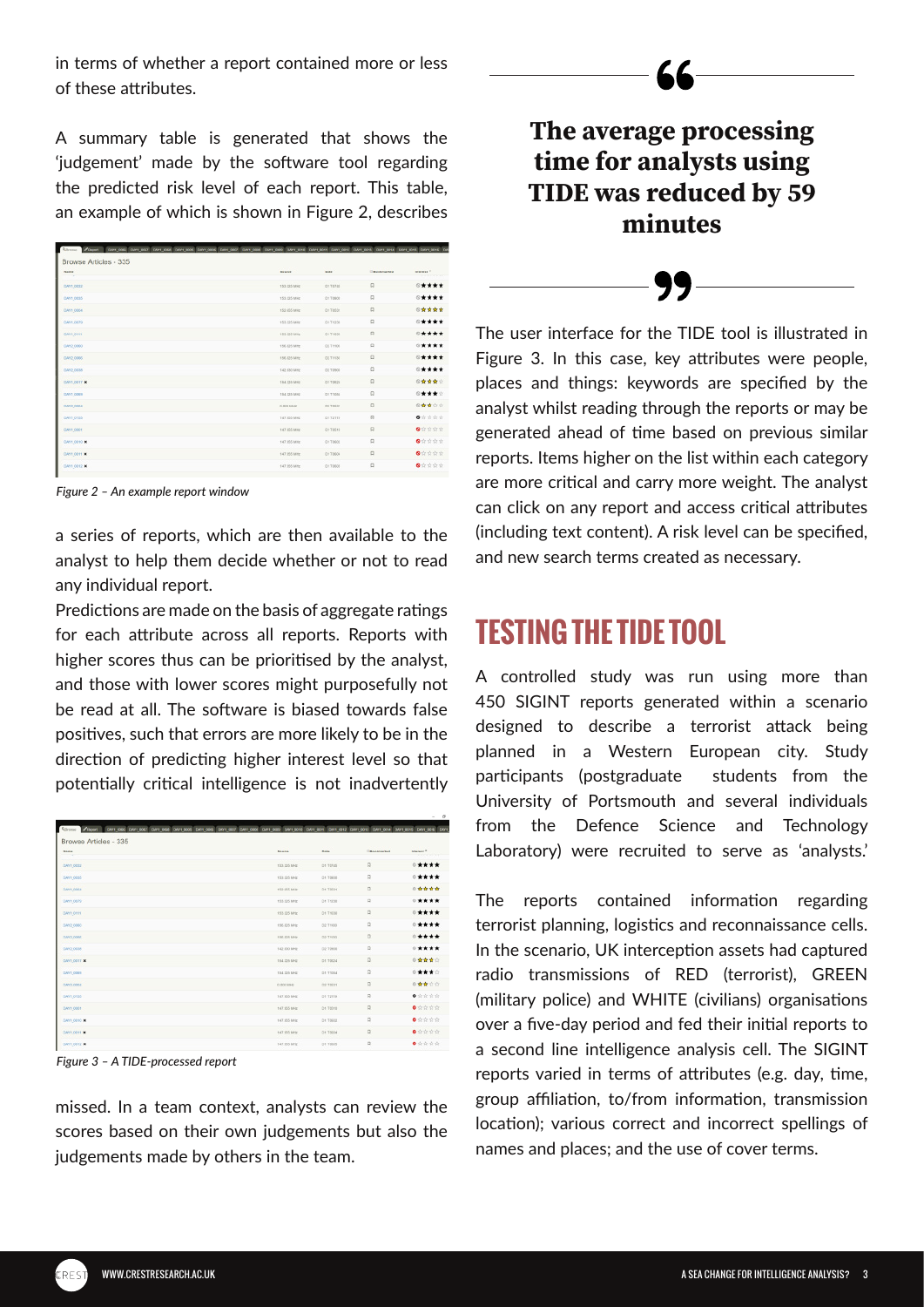The majority of the reports were from GREEN and WHITE sources to increase the participant-analysts' challenge. In the study, analysts were required to process these reports to extract intelligence pertaining to the RED plans as soon as possible. The usefulness of the software tool was assessed for:

- the number of explicitly scored reports
- the number of attributes used
- the accuracy of assignments to risk levels (to determine how close they were to the 'ground truth' offered by the analyst who wrote the scenario).

Some of the analysts had access to the output of the software tool and others did not; some of the analysts with the tool received group feedback and others did not. Results showed that analysts using TIDE, in comparison to analysts not using TIDE, scored fewer reports (18% – 22% vs 65% respectively), and that none of the TIDE analysts scored all the reports. The average processing time for analysts using TIDE was reduced by 59 minutes.

Further analysis showed that the TIDE analysts were able to dismiss or filter out irrelevant reports and to target the most salient reports within about 30 minutes. Thus, there was increased efficiency for those analysts using TIDE. Analysts who deployed TIDE used slightly fewer attributes (59–84 vs 98, respectively). For purposes of this test study, correct scores were available based on information provided by the senior intelligence expert that designed the scenario.

Therefore, the accuracy of TIDE analysts could be compared to the accuracy of analysts not using the tool. Accuracy was calculated as the ratio of 'true positive' and 'true negative' judgements to the total number of judgements made for risk levels 1–5, with 1 being low risk and 5 being high risk. Across these risk levels, accuracy scores for analysts using the software tool were 0.63–0.88, whereas those not using the tool were 0.59–0.74. Having access to group decisions further improved the performance

of the TIDE analysts, whose accuracy scores were 0.66–0.92.

# **IMPACTS OF NOISE AND BIAS**

Noise arises mainly when intelligence analysts make decisions that deviate significantly from their own prior decisions. Noise errors were identified by assessing the scores successively provided by an analyst in different time points during the same work session. Bias errors were assessed by analysing the scores provided by an analyst in a given time point with the actual score of the report.

The metric used here was Kendall's τ (tau), a nonparametric statistic that reflects the association among variables. If Kendall's τ is 1, there is no noise or bias errors over time. If Kendall's τ is 0, there is no overall trend of scores, and scores may be regarded as essentially random. Intermediate values of Kendall's τ indicate a greater or lesser degree of unanimity among the scores.

An analysis of noise errors for analysts not using the tool showed Kendall's  $τ = 0.55$ ; for those using the tool without group feedback,  $τ = 0.68$ ; and for those using the tool with group feedback,  $τ = 0.88 - 0.92$ . An analysis of bias errors for analysts not using the tool showed Kendall's  $τ = 0.44$ ; for those using the tool without group feedback,  $τ = 0.66$ ; and for those using the tool with group feedback,  $τ = 0.70 - 0.87$ .

## **CONCLUSION**

In summary, the study findings showed that the TIDE tool made a statistically significant difference by enabling analysts to identify a greater proportion of relevant reports (i.e. RED) and filter out irrelevant reports (i.e. WHITE and GREEN). In comparison, the non-TIDE analysts wasted time looking at a greater proportion and number of irrelevant reports. In addition, the TIDE group extracted more accurate intelligence and worked more effectively within a team of analysts assessing the same data.